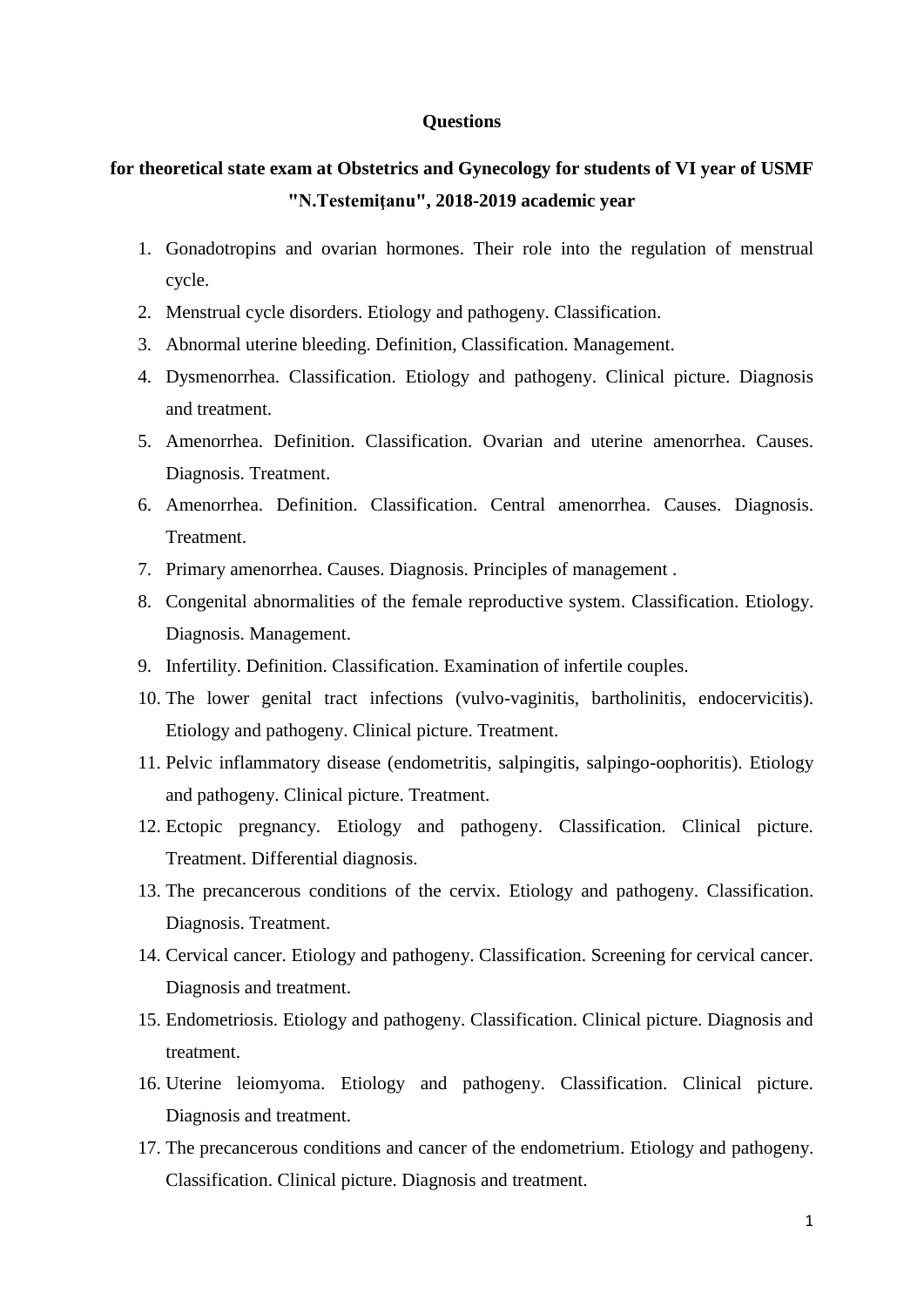- 18. Ovarian benign and malignant tumors. Etiology and pathogeny. Classification. Clinical picture. Diagnosis and treatment.
- 19. Family planning. Definition. Basic principles in the organization of family planning services. Methods of contraception. Classification.
- 20. Hormonal contraception. Indications and contraindications. COCP. Instructions of the use of COCP. Advantages and disadvantages.
- 21. Contraception with progestins. Indications and contraindications. Instructions of the use.
- 22. Intrauterine contraceptive devices. Indications and contraindications. Mechanism of action
- 23. Emergency contraception. Surgical contraception. Indications and contraindications.
- 24. Menopause. Definition. Classification. Changes in hypothalamic-pituitary-ovarian system during menopause.
- 25. Menopausal syndrome. Definition. Clinical picture. Diagnosis. Hormone replacement therapy.
- 26. Polycystic ovarian syndrome. Etiology and pathogeny. Clinical picture. Diagnosis and treatment.
- 27. Recommended antenatal screening tests. The volume of antepartum investigations.
- 28. Antenatal care. Prenatal diagnosis (double and triple tests). Ultrasound and laboratory tests during pregnancy.
- 29. Diagnosis of pregnancy. Determination of gestational age and day of confinement.
- 30. The first stage of labor. Evolution and management. Partograph.
- 31. Second stage of labor. Evolution and management.
- 32. The third period of birth, evolution and management.
- 33. Methods of labor analgesia.
- 34. Abnormalities of uterine contractility. Classification. Management.
- 35. The diagnosis of multiple pregnancy in the first and second trimester of pregnancy. Management of pregnancy and birth, complications.
- 36. Breech presentation. Classification. Diagnosis. External cephalic version. The indications for cesarean section. The management of labor and delivery in breech presentation. Obstetrical maneuvers in breech presentations.
- 37. Small for gestational age fetus. Fetal growth restriction. Definition. Etiology and pathogeny. Management.
- 38. Methods of assessment of fetal well-being.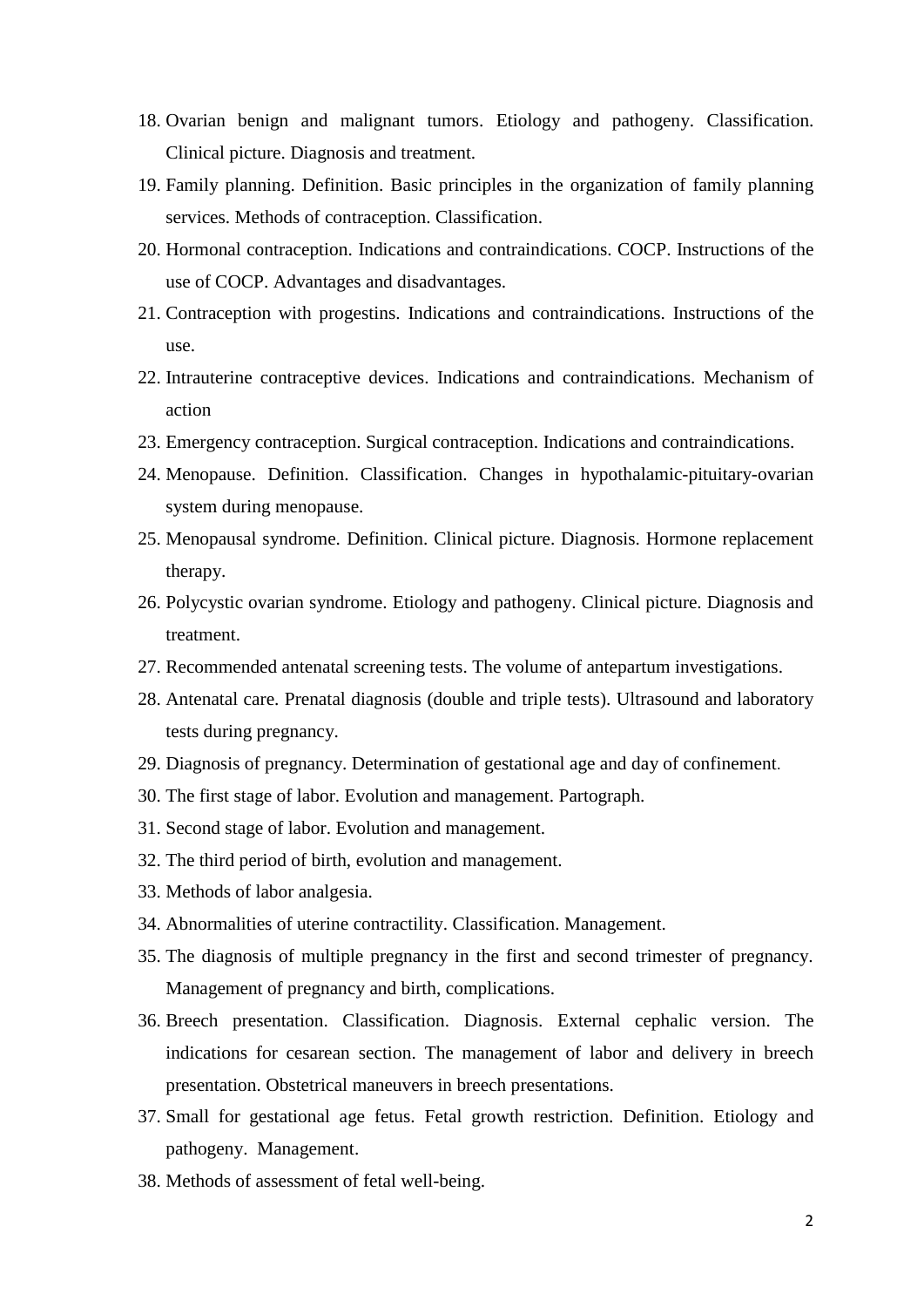- 39. Preterm labor. Definition. Etiology and pathogeny. Diagnosis. Management.
- 40. Preterm prelabor rupture of membranes. The management of preterm birth. Prophylaxis of newborn respiratory distress syndrome. Antibiotic prophylaxis.
- 41. Hypertensive disorders during pregnancy. Classification. Incidence and risk factors. Diagnostic criteria of hypertensive conditions during pregnancy.
- 42. Gestational hypertension. The diagnostic criteria. The management of pregnancy. Treatment.
- 43. Preeclampsia: definition, diagnostic criteria. Etiology and pathogeny. Clinical manifestations. Management.
- 44. Eclampsia: definition, clinical manifestations, emergency management, obstetrical management. Principles of management of the post-partum and post-operative period.
- 45. HELLP syndrome: diagnostic criteria, complications, obstetrical management.
- 46. HIV infection during pregnancy. Screening. Prevention of mother to child transmission.
- 47. Thromboembolic diseases in obstetrics. Etiology and pathogeny. Clinical picture. Diagnosis. Treatment. Methods of prophylaxis.
- 48. Rh isoimmunization. Incompatibility of the ABO system. Clinical picture. Diagnosis. Management of pregnancy and childbirth. Prophylaxis of Rh isoimmunization.
- 49. Recurrent miscarriage. Definition. Etiology and pathogeny. Classification. Thrombophilia. Antiphospholipid syndrome in recurrent miscarriage.
- 50. Puerperal infections. Etiology and pathogeny. Classification. Puerperal endometritis. Clinical picture. Diagnosis and treatment.
- 51. Obstetric peritonitis. Etiology and pathogeny. Clinical picture. Diagnosis and treatment.
- 52. Amniotic fluid: volume and composition. Functions of amniotic fluid. The role of amniotic membranes. The pathology of amniotic fluid.
- 53. Obstetrical hemorrhages in the first half of pregnancy. Causes. Differential diagnosis. Management.
- 54. Obstetrical hemorrhages in the second half of pregnancy. Abruptio placentae. Placenta praevia. Diagnosis. Management.
- 55. Hemorrhages in the third period of labor. Placenta accreta. Diagnosis. Management
- 56. Postpartum hemorrhage. Classification. Causes. Management.
- 57. Uterine rupture. Classification. Clinical picture. Diagnosis and treatment.